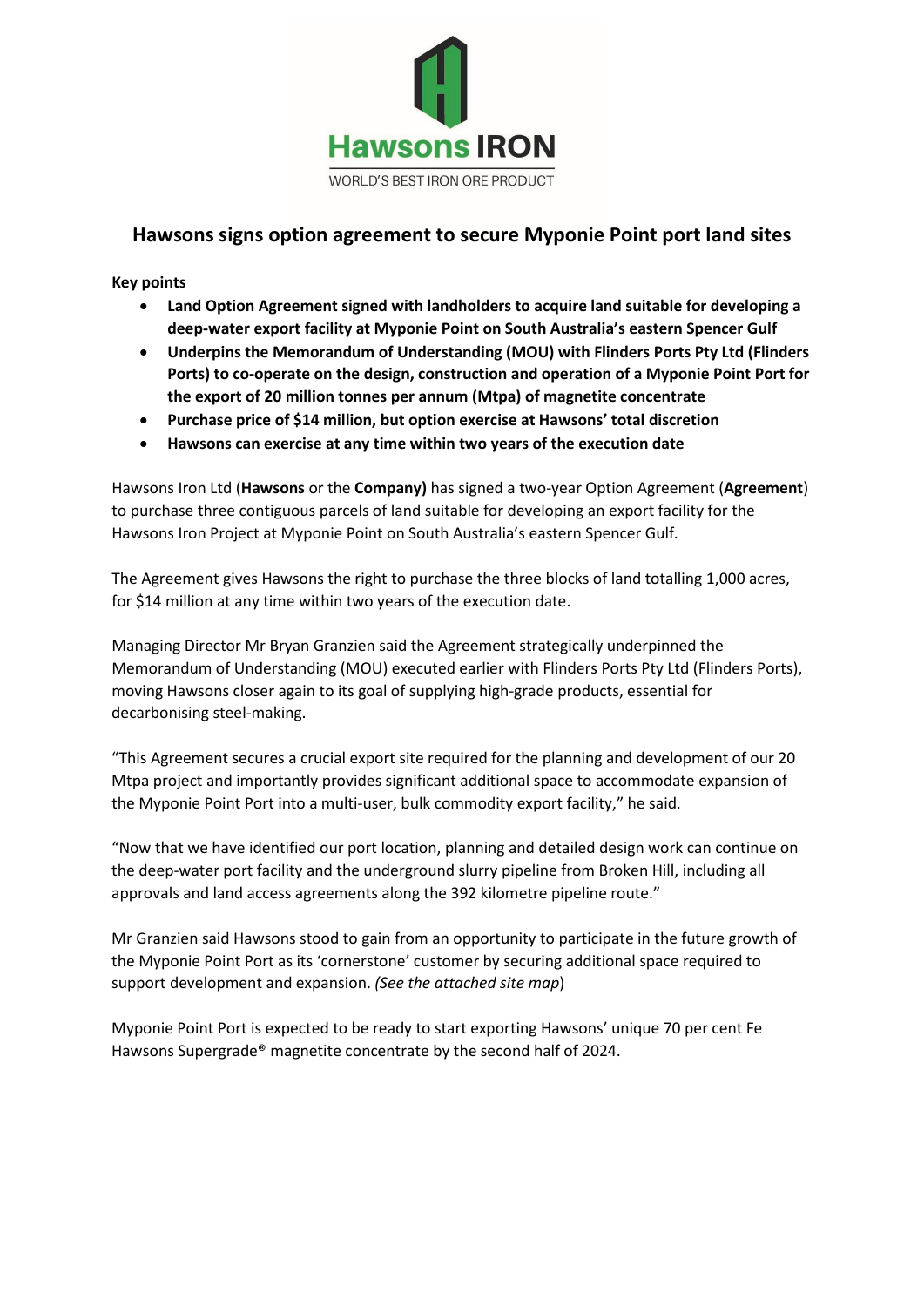# **Hawsons Iron Project Export Facility Land Option**



## **Released by authority of the Board**

Hawsons Iron Limited 20 June 2022

### **For further information:**

Media contact: **Investor Relations contact:** Investor Relations contact: Kerry Bailey, Corporate Communications Lead Mr Greg Khan, CFO and Company Secretary E: [kerry.bailey@hawsons.com.au](mailto:kerry.bailey@hawsons.com.au) E: [greg.khan@hawsons.com.au](mailto:greg.khan@hawsons.com.au) P: +61 (0)419 024 721 P: +61 (0)474 550 720

### **About Hawsons Iron Ltd**

Hawsons Iron Ltd (ASX: HIO) is an iron ore developer and producer listed on the Australian Securities Exchange. The company is focused on developing its flagship Hawsons Iron Project near Broken Hill into a premium provider of high-quality iron ore products for the global steel industry.